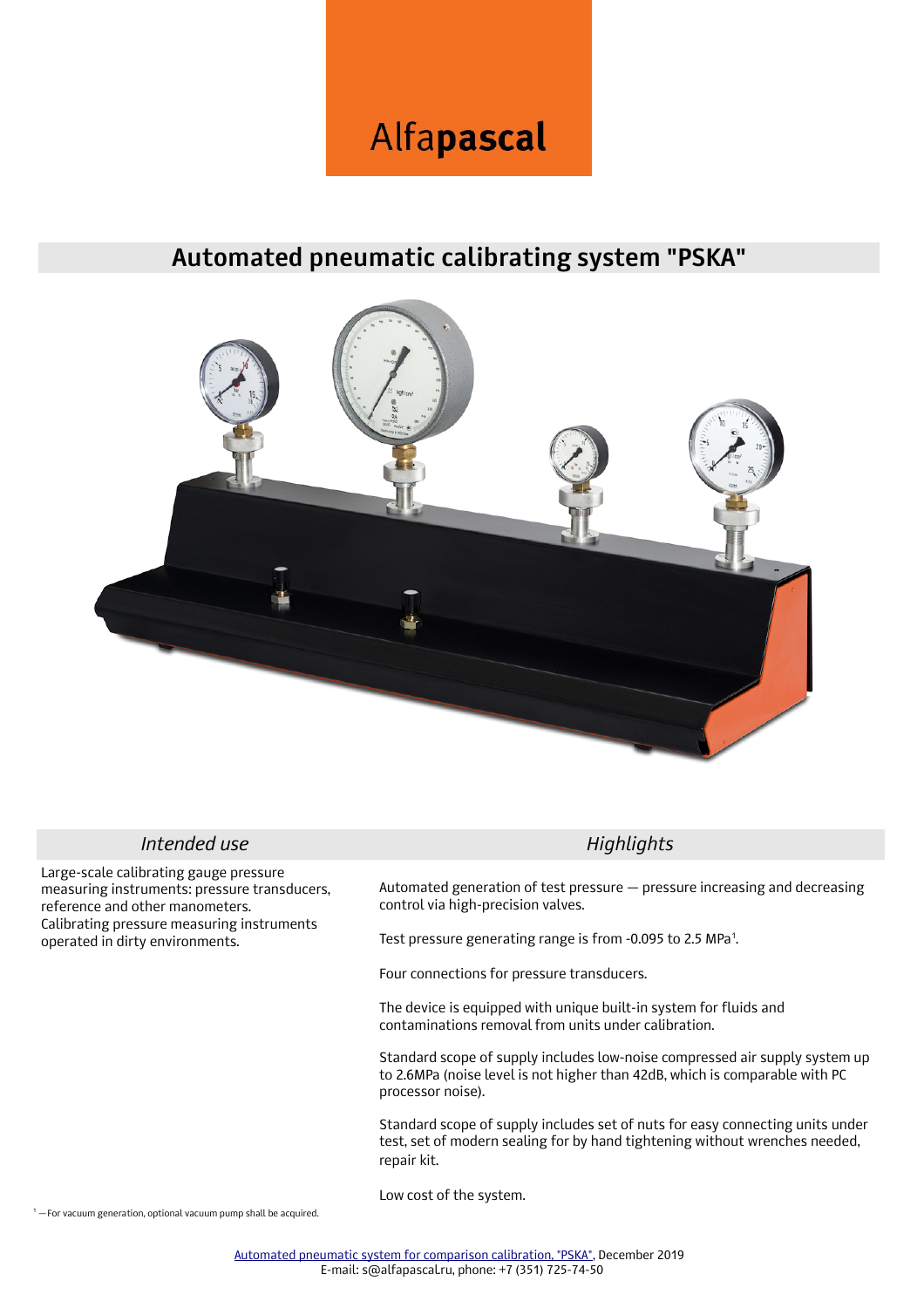### *Main Technical and Performance Data*

*Overall dimensions*

|                                          | <b>PSKA</b> |
|------------------------------------------|-------------|
| Pressure generation range, MPa           | $-0,0952,5$ |
| Units under test, pc                     |             |
| Working medium                           | Air         |
| Weight, power supply system excluded, kg | 17          |

凹  $215$  $250$ 





*600 max*

*PSKA: control panel*





*PSKA: power supply system*

Alfapascal